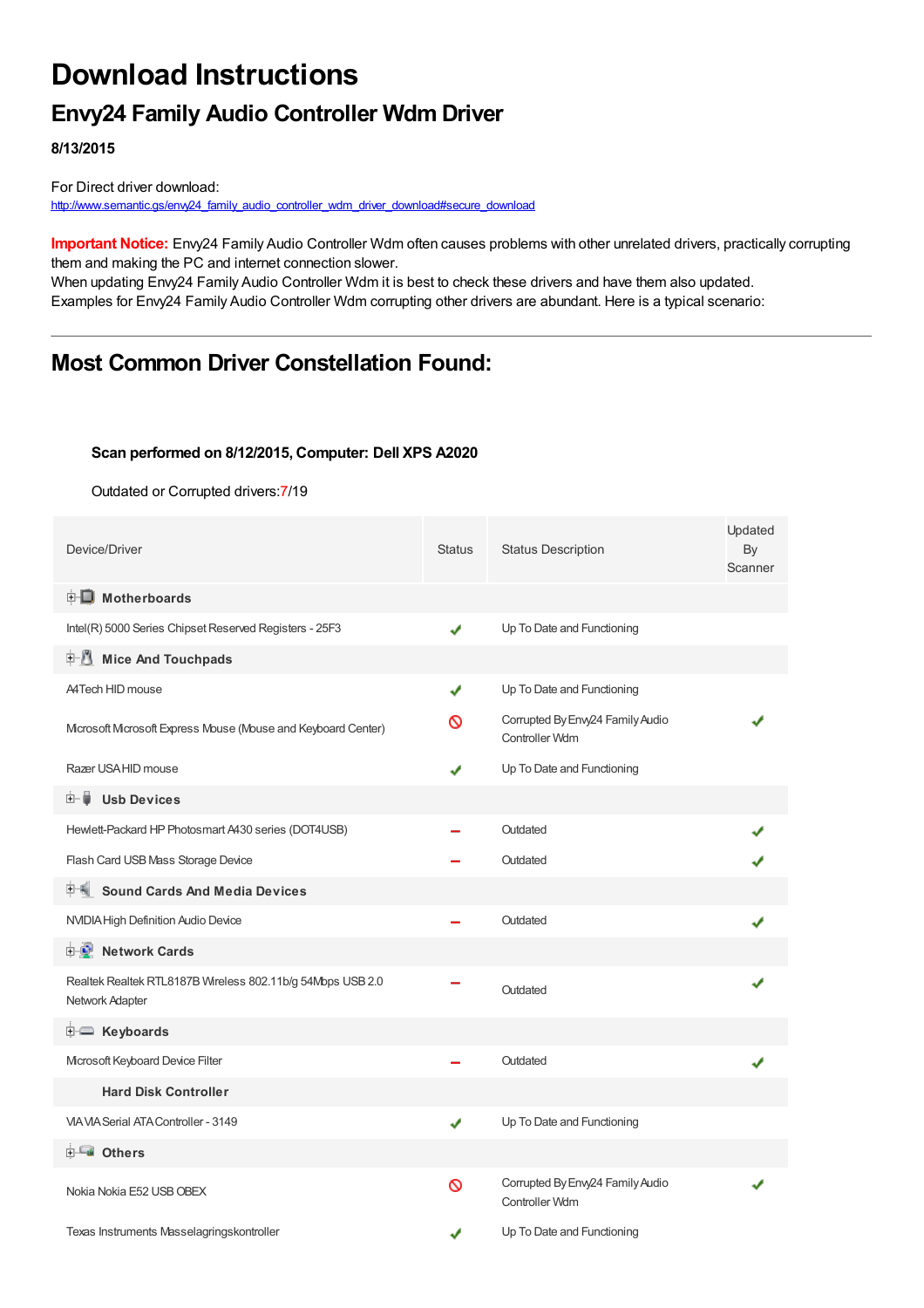| Logicool Logitech Driver Interface                      |   | Up To Date and Functioning |
|---------------------------------------------------------|---|----------------------------|
| D-10<br><b>Cameras, Webcams And Scanners</b>            |   |                            |
| Sonix USB Video Device                                  | ✔ | Up To Date and Functioning |
| <b>Dideo Cards</b>                                      |   |                            |
| Intel Video Controller (VGA Compatible)                 |   | Up To Date and Functioning |
| <b>E</b> Input Devices                                  |   |                            |
| Logitech USB Input Device (Logitech Download Assistant) |   | Up To Date and Functioning |
| <b>E-W</b> Port Devices                                 |   |                            |
| Mcrosoft Communications Port (COM1)                     | ✔ | Up To Date and Functioning |
| $\blacksquare$ Monitors<br>$+$                          |   |                            |
| Sony Digital Flat Panel (1024x768)                      | J | Up To Date and Functioning |
| <b>E-6</b> Mobile Phones And Portable Devices           |   |                            |
| <b>Acer NOKIA</b>                                       |   | Up To Date and Functioning |

# **Envy24 Family Audio Controller Wdm Driver Models:**

| <b>Driver Model</b>                                             | <b>Original</b> | Last<br><b>Upload Date Modification</b> | <b>Driver File</b>                                                            | File<br>Size | <b>Most Compatible</b><br><b>Computer Model</b> | <b>Availabilty</b><br>Tо<br><b>Scanner</b> |
|-----------------------------------------------------------------|-----------------|-----------------------------------------|-------------------------------------------------------------------------------|--------------|-------------------------------------------------|--------------------------------------------|
| Envy24 Family Audio Controller 12/2/2014<br>Wdm 1.11.129        |                 | 8/3/2015                                | envy24_family_audio_controller_wdm-<br>28kb viA KM400/A-823x,<br>1.11.129.exe |              |                                                 |                                            |
| Envy24 Family Audio Controller 12/14/2014<br>Wdm 6392.18        |                 | 8/7/2015                                | envy24_family_audio_controller_wdm-178kb<br>6392.18.exe                       |              | Toshiba Dynabook SS<br><b>S8/210LNSN,</b>       |                                            |
| Envy24 Family Audio Controller 10/14/2014<br><b>Wdm A33932</b>  |                 | 8/2/2015                                | envy24_family_audio_controller_wdm-<br>170kb Sony VGNAS34B,<br>a33932.exe     |              |                                                 |                                            |
| Envy24 Family Audio Controller 12/10/2014<br><b>Wdm 33336</b>   |                 | 8/3/2015                                | envy24_family_audio_controller_wdm-47kb Lenovo ThinkPad T60p,<br>33336.exe    |              |                                                 |                                            |
| Envy24 Family Audio Controller 12/5/2014<br><b>Wdm 2.10460</b>  |                 | 8/9/2015                                | envy24_family_audio_controller_wdm-<br>127kb Fujitsu FM/NS2TLR<br>2.10460.exe |              |                                                 |                                            |
| Envy24 Family Audio Controller 8/31/2014<br>Wdm 41.101.11.1     |                 | 8/9/2015                                | yiwvsxch-41.101.11.1.exe                                                      |              | 104kb Acer Acer 8935G,                          |                                            |
| Envy24 Family Audio Controller 8/3/2014<br>Wdm 41.1267          |                 | 8/4/2015                                | envy24_family_audio_controller_wdm-<br>99kb Fujitsu FMVS54KRC,<br>41.1267.exe |              |                                                 |                                            |
| Envy24 Family Audio Controller 1/15/2015<br><b>Wdm 80036</b>    |                 | 8/5/2015                                | unh-80036.exe                                                                 |              | 148kb Dell Vostro 1540,                         |                                            |
| Envy24 Family Audio Controller 8/1/2014<br><b>Wdm 30063</b>     |                 | 8/6/2015                                | envy24_family_audio_controller_wdm-<br>176kb LGR470-KR30K,<br>30063.exe       |              |                                                 |                                            |
| Envy24 Family Audio Controller 1/2/2015<br><b>Wdm 7031.10</b>   |                 | 8/6/2015                                | envy24_family_audio_controller_wdm-71kb BM622133G,<br>7031.10.exe             |              |                                                 |                                            |
| Envy24 Family Audio Controller 1/14/2015<br>Wdm 3032.16         |                 | 8/6/2015                                | envy24_family_audio_controller_wdm-204kb<br>3032.16.exe                       |              | <b>NEC PC-</b><br>VJ22MAUZHTTV.                 |                                            |
| Envy24 Family Audio Controller 8/26/2014<br><b>Wdm 31.1602</b>  |                 | 8/6/2015                                | envy24_family_audio_controller_wdm-60kb<br>31.1602.exe                        |              | <b>HPHPTouchsmart 300-</b><br>1120.             |                                            |
| Envy24 Family Audio Controller 9/8/2014<br><b>Wdm 82299</b>     |                 | 8/3/2015                                | envy24_family_audio_controller_wdm-<br>112kb IBM1843A19,<br>82299.exe         |              |                                                 |                                            |
| Envy24 Family Audio Controller 8/21/2014<br><b>Wdm L2.12627</b> |                 | 8/4/2015                                | ffbosygw-l2.12627.exe                                                         |              | 97kb Sony VGN-AW52JGB,                          |                                            |
| Envy24 Family Audio Controller 11/15/2014<br><b>Wdm 80272.1</b> |                 | 8/2/2015                                | dkptnhf-80272.1.exe                                                           | 24kb         | Compaq DA234A-ABA<br>6400nx NA910.              |                                            |
| Envy24 Family Audio Controller 8/14/2014<br><b>Wdm K43749</b>   |                 | 8/5/2015                                | envy24_family_audio_controller_wdm-<br>156kb IBM8099KKB,<br>k43749.exe        |              |                                                 |                                            |
| <b>Fnvv24 Family Audio Controller</b>                           |                 |                                         | envy24 family audio controller wdm-                                           |              |                                                 |                                            |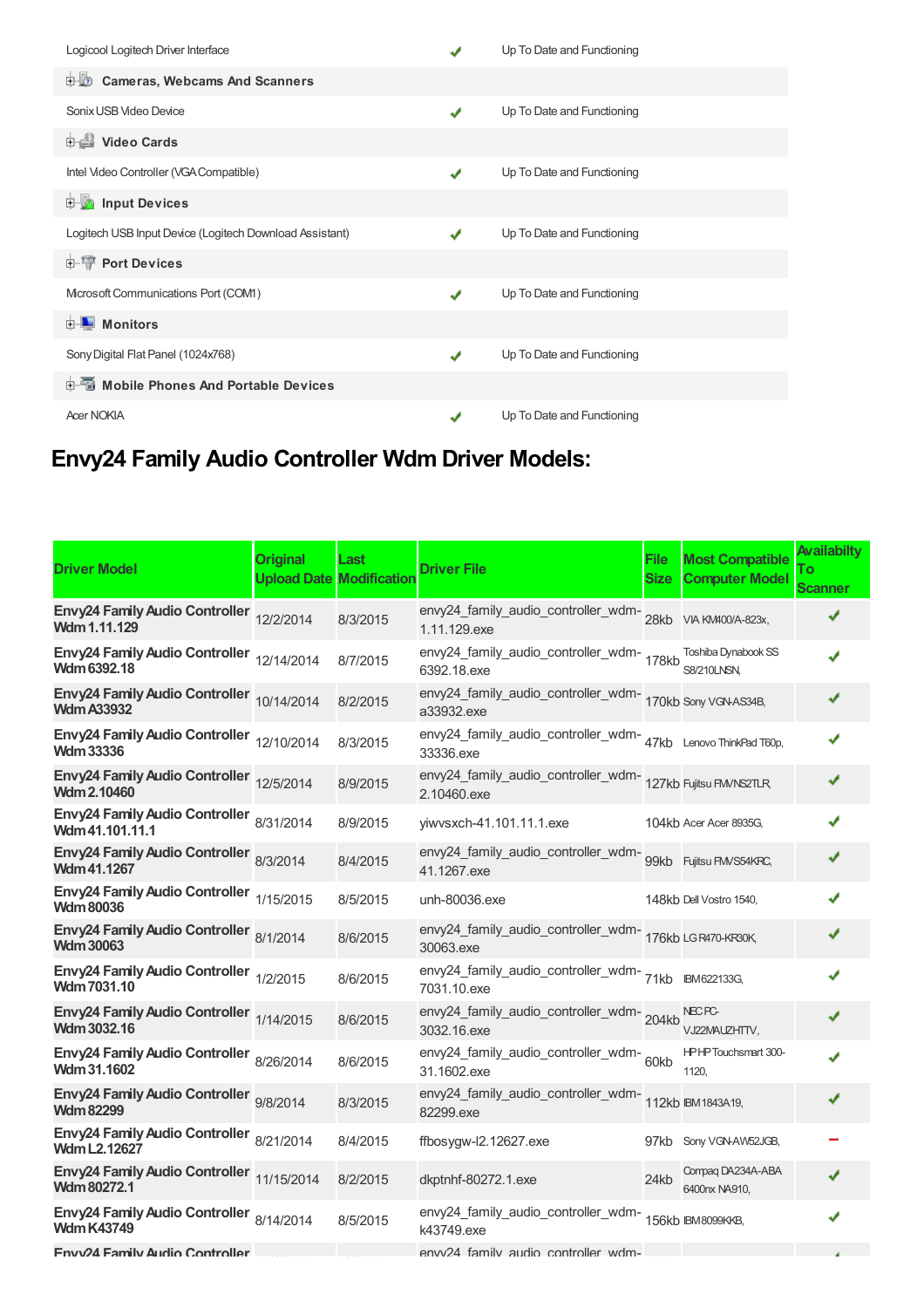| Wdm 2.10696                                                      | 8/4/2015  | vy_ ._.uy_uuu.v_vvu vv._u 25kb Lenovo 7659WH9,<br>2.10696.exe                     |       |                                     |   |
|------------------------------------------------------------------|-----------|-----------------------------------------------------------------------------------|-------|-------------------------------------|---|
| Envy24 Family Audio Controller 11/29/2014<br>Wdm 31.1430         | 8/5/2015  | envy24_family_audio_controller_wdm-30kb<br>31.1430.exe                            |       | <b>HPPS373AA-B14</b><br>t861.be,    |   |
| Envy24 Family Audio Controller 9/29/2014<br><b>Wdm 84073</b>     | 8/8/2015  | envy24_family_audio_controller_wdm-<br>31kb<br>84073.exe                          |       | Toshiba Satellite C50-<br>A491,     |   |
| Envy24 Family Audio Controller 1/10/2015<br><b>Wdm W63640</b>    | 8/7/2015  | $-w63640$ .exe                                                                    | 184kb | HPED716AA-ABF<br>w 5149,            |   |
| Envy24 Family Audio Controller 10/15/2014<br><b>Wdm Q722.186</b> | 8/3/2015  | envy24_family_audio_controller_wdm-<br>164kb Lenovo 2689PZG,<br>q722.186.exe      |       |                                     | ✔ |
| Envy24 Family Audio Controller 8/11/2014<br><b>Wdm W2724</b>     | 8/2/2015  | envy24_family_audio_controller_wdm-29kb<br>w2724.exe                              |       | <b>EMachines EMachines</b><br>G420, |   |
| Envy24 Family Audio Controller 12/15/2014<br><b>Wdm 30496</b>    | 8/10/2015 | envy24_family_audio_controller_wdm-214kb Sony VGN-SR390J,<br>30496.exe            |       |                                     |   |
| Envy24 Family Audio Controller 11/6/2014<br><b>Wdm Y1.12772</b>  | 8/8/2015  | envy24_family_audio_controller_wdm-118kb<br>y1.12772.exe                          |       | HPGG020AA-AB3<br>q3085l,            |   |
| Envy24 Family Audio Controller 12/25/2014<br>Wdm W1.11.171.12.1  | 8/2/2015  | ic-w1.11.171.12.1.exe                                                             |       | 28kb IBM8212H1U,                    |   |
| Envy24 Family Audio Controller 2/2/2015<br><b>Wdm 83822.1</b>    | 8/5/2015  | hng-83822.1.exe                                                                   |       | 188kb Sony PCV-HS72B,               |   |
| Envy24 Family Audio Controller 7/31/2014<br><b>Wdm 241.16</b>    | 8/1/2015  | envy24_family_audio_controller_wdm-<br>33kb Sony VGC-JS51B_P,<br>241.16.exe       |       |                                     |   |
| Envy24 Family Audio Controller 9/20/2014<br>Wdm F21.1872.1       | 8/9/2015  | envy24_family_audio_controller_wdm-<br>35kb LGFD-223NC,<br>f21.1872.1.exe         |       |                                     |   |
| Envy24 Family Audio Controller 12/23/2014<br>Wdm 2.11.12.11.14   | 8/6/2015  | envy24_family_audio_controller_wdm-205kb LGLE60-23SK,<br>2.11.12.11.14.exe        |       |                                     | ✔ |
| Envy24 Family Audio Controller 10/3/2014<br><b>Wdm 2233</b>      | 8/6/2015  | envy24_family_audio_controller_wdm-<br>153kb Sony VGN-SR430J,<br>2233.exe         |       |                                     |   |
| Envy24 Family Audio Controller 10/8/2014<br><b>Wdm H43829</b>    | 8/6/2015  | envy24_family_audio_controller_wdm-<br>78kb Epson Endeavor AT205,<br>h43829.exe   |       |                                     |   |
| Envy24 Family Audio Controller 9/22/2014<br>Wdm 81.1698          | 7/31/2015 | envy24_family_audio_controller_wdm-<br>192kb<br>81.1698.exe                       |       | HPFT959AA-ABG<br>a6720a,            |   |
| Envy24 Family Audio Controller 1/3/2015<br><b>WdmT22040</b>      | 8/8/2015  | envy24_family_audio_controller_wdm-78kb<br>t22040.exe                             |       | Panasonic CF-<br>19FJGAXNE,         |   |
| Envy24 Family Audio Controller 11/19/2014<br><b>Wdm W42826</b>   | 8/7/2015  | envy24_family_audio_controller_wdm-<br>w42826.exe                                 |       | 49kb Sony PCG-FX602,                |   |
| Envy24 Family Audio Controller 11/19/2014<br><b>Wdm 2943</b>     | 8/8/2015  | envy24_family_audio_controller_wdm-<br>64kb Fujitsu FM/A42EMB,<br>2943.exe        |       |                                     |   |
| Envy24 Family Audio Controller 10/20/2014<br><b>Wdm 73499</b>    | 8/2/2015  | envy24_family_audio_controller_wdm-63kb<br>73499.exe                              |       | HPPS139AA-ABX<br>a710.fi,           |   |
| Envy24 Family Audio Controller 9/24/2014<br>Wdm O40261.1         | 8/3/2015  | envy24_family_audio_controller_wdm-<br>39kb<br>o40261.1.exe                       |       | Sony PCG-K215M                      |   |
| Envy24 Family Audio Controller 11/3/2014<br>Wdm 33341.1          | 8/5/2015  | envy24_family_audio_controller_wdm-111kb<br>33341.1.exe                           |       | Packard Bell Ipower<br>G3720,       |   |
| Envy24 Family Audio Controller 11/21/2014<br>Wdm 2.1062.12       | 8/9/2015  | envy24_family_audio_controller_wdm-<br>79kb<br>2.1062.12.exe                      |       | HCL Infosystems APM88-<br>GS,       |   |
| Envy24 Family Audio Controller 7/25/2014<br><b>Wdm D22688</b>    | 8/1/2015  | envy24_family_audio_controller_wdm-<br>197kb<br>d22688.exe                        |       | HPHP Pavilion dv6<br>VS079EA#UUW,   |   |
| Envy24 Family Audio Controller 9/28/2014<br><b>Wdm 732.162</b>   | 8/4/2015  | envy24_family_audio_controller_wdm- 68kb Sony VPCEA2AFJ,<br>732.162.exe           |       |                                     |   |
| Envy24 Family Audio Controller 12/5/2014<br>Wdm 1.10246          | 8/5/2015  | envy24_family_audio_controller_wdm-<br>72kb Fujitsu ESFRIMO P2521,<br>1.10246.exe |       |                                     |   |
| Envy24 Family Audio Controller 9/4/2014<br>Wdm 21.1473           | 8/5/2015  | 21.1473.exe                                                                       |       |                                     |   |
| Envy24 Family Audio Controller 9/23/2014<br><b>Wdm 62.10</b>     | 8/1/2015  | envy24_family_audio_controller_wdm-<br>139kb Dell Vostro 200,<br>62.10.exe        |       |                                     |   |

## **Typical Driver constellation for scanned computers:**

**Data derived from 1241 scans made on these 496 computers from 1/11/2015 to 7/31/2015:**